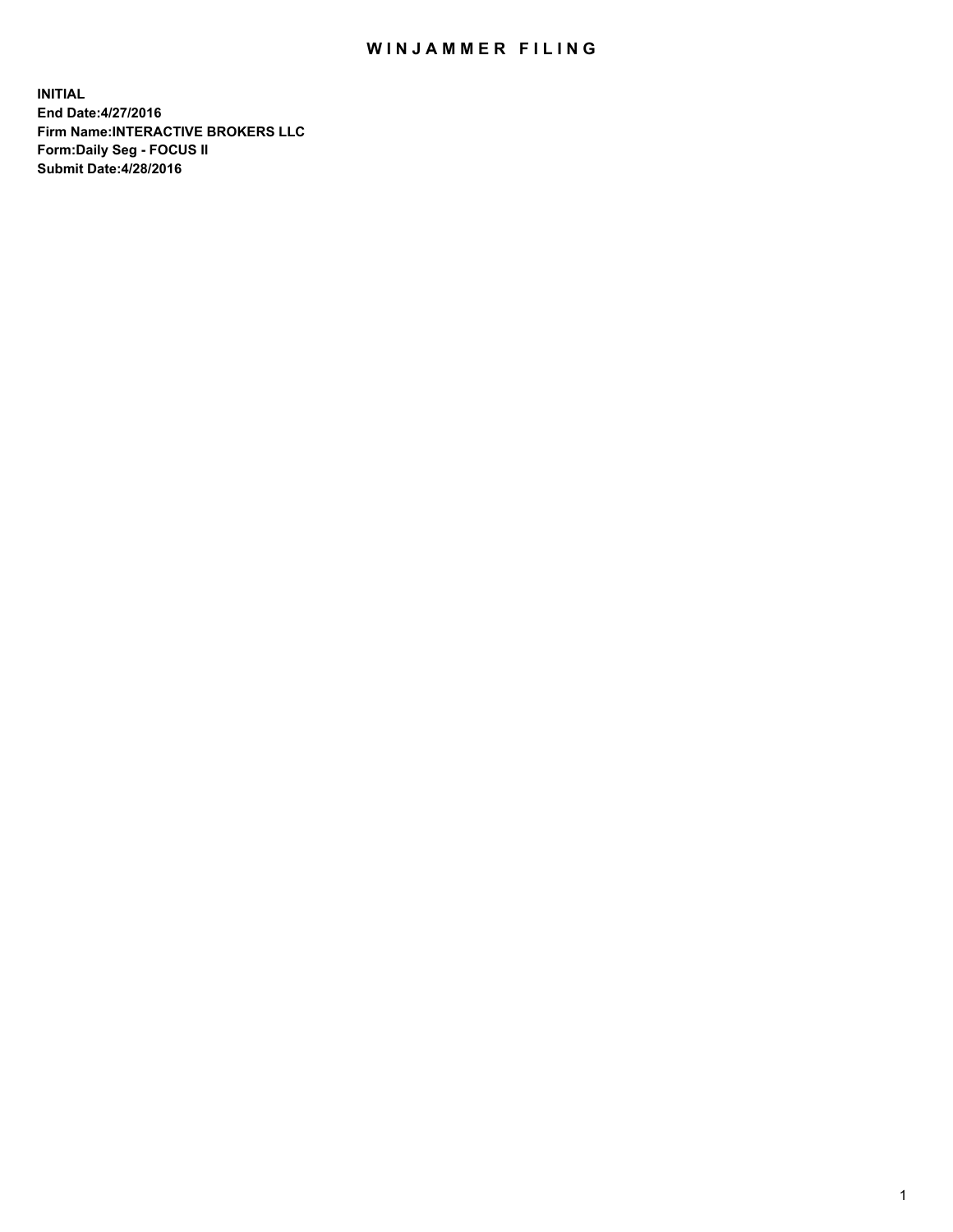## **INITIAL End Date:4/27/2016 Firm Name:INTERACTIVE BROKERS LLC Form:Daily Seg - FOCUS II Submit Date:4/28/2016 Daily Segregation - Cover Page**

| Name of Company<br><b>Contact Name</b><br><b>Contact Phone Number</b><br><b>Contact Email Address</b>                                                                                                                                                                                                                          | <b>INTERACTIVE BROKERS LLC</b><br><b>Alex Parker</b><br>203-618-7738<br>aparker@interactivebrokers.com |
|--------------------------------------------------------------------------------------------------------------------------------------------------------------------------------------------------------------------------------------------------------------------------------------------------------------------------------|--------------------------------------------------------------------------------------------------------|
| FCM's Customer Segregated Funds Residual Interest Target (choose one):<br>a. Minimum dollar amount: ; or<br>b. Minimum percentage of customer segregated funds required:%; or<br>c. Dollar amount range between: and; or<br>d. Percentage range of customer segregated funds required between:% and%.                          | <u>0</u><br>155,000,000 245,000,000<br><u>0 0</u>                                                      |
| FCM's Customer Secured Amount Funds Residual Interest Target (choose one):<br>a. Minimum dollar amount: ; or<br>b. Minimum percentage of customer secured funds required:% ; or<br>c. Dollar amount range between: and; or<br>d. Percentage range of customer secured funds required between:% and%.                           | <u>0</u><br>80,000,000 120,000,000<br><u>0 0</u>                                                       |
| FCM's Cleared Swaps Customer Collateral Residual Interest Target (choose one):<br>a. Minimum dollar amount: ; or<br>b. Minimum percentage of cleared swaps customer collateral required:% ; or<br>c. Dollar amount range between: and; or<br>d. Percentage range of cleared swaps customer collateral required between:% and%. | <u>0</u><br>0 <sub>0</sub><br>0 <sub>0</sub>                                                           |

Attach supporting documents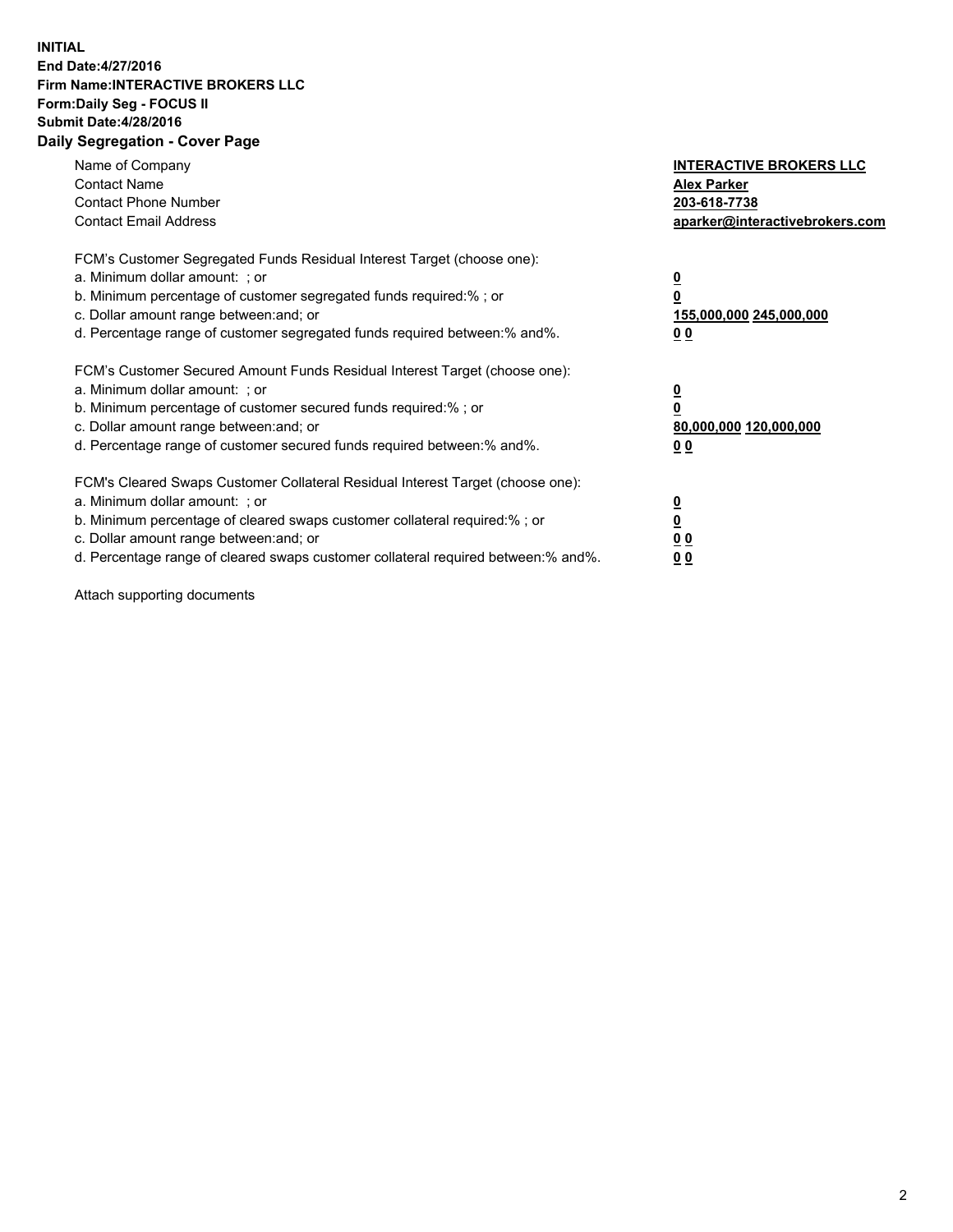## **INITIAL End Date:4/27/2016 Firm Name:INTERACTIVE BROKERS LLC Form:Daily Seg - FOCUS II Submit Date:4/28/2016 Daily Segregation - Secured Amounts**

|     | Foreign Futures and Foreign Options Secured Amounts                                         |                                   |
|-----|---------------------------------------------------------------------------------------------|-----------------------------------|
|     | Amount required to be set aside pursuant to law, rule or regulation of a foreign            | $0$ [7305]                        |
|     | government or a rule of a self-regulatory organization authorized thereunder                |                                   |
| 1.  | Net ledger balance - Foreign Futures and Foreign Option Trading - All Customers             |                                   |
|     | A. Cash                                                                                     | 306,929,675 [7315]                |
|     | B. Securities (at market)                                                                   | $0$ [7317]                        |
| 2.  | Net unrealized profit (loss) in open futures contracts traded on a foreign board of trade   | 244,142 [7325]                    |
| 3.  | Exchange traded options                                                                     |                                   |
|     | a. Market value of open option contracts purchased on a foreign board of trade              | 160,262 [7335]                    |
|     | b. Market value of open contracts granted (sold) on a foreign board of trade                | 238,602 [7337]                    |
| 4.  | Net equity (deficit) (add lines 1.2. and 3.)                                                | 307,095,477 [7345]                |
| 5.  | Account liquidating to a deficit and account with a debit balances - gross amount           | <b>91,335</b> [7351]              |
|     | Less: amount offset by customer owned securities                                            |                                   |
| 6.  |                                                                                             | 0 [7352] <b>91,335</b> [7354]     |
|     | Amount required to be set aside as the secured amount - Net Liquidating Equity              | 307,186,812 [7355]                |
|     | Method (add lines 4 and 5)                                                                  |                                   |
| 7.  | Greater of amount required to be set aside pursuant to foreign jurisdiction (above) or line | 307,186,812 [7360]                |
|     | 6.                                                                                          |                                   |
|     | FUNDS DEPOSITED IN SEPARATE REGULATION 30.7 ACCOUNTS                                        |                                   |
| 1.  | Cash in banks                                                                               |                                   |
|     | A. Banks located in the United States                                                       | $0$ [7500]                        |
|     | B. Other banks qualified under Regulation 30.7                                              | 0 [7520] 0 [7530]                 |
| 2.  | Securities                                                                                  |                                   |
|     | A. In safekeeping with banks located in the United States                                   | 369,787,095 [7540]                |
|     | B. In safekeeping with other banks qualified under Regulation 30.7                          | 0 [7560] 369,787,095 [7570]       |
| 3.  | Equities with registered futures commission merchants                                       |                                   |
|     | A. Cash                                                                                     | $0$ [7580]                        |
|     | <b>B.</b> Securities                                                                        | $0$ [7590]                        |
|     | C. Unrealized gain (loss) on open futures contracts                                         | $0$ [7600]                        |
|     | D. Value of long option contracts                                                           | $0$ [7610]                        |
|     | E. Value of short option contracts                                                          | 0 [7615] 0 [7620]                 |
| 4.  | Amounts held by clearing organizations of foreign boards of trade                           |                                   |
|     | A. Cash                                                                                     | $0$ [7640]                        |
|     | <b>B.</b> Securities                                                                        | $0$ [7650]                        |
|     | C. Amount due to (from) clearing organization - daily variation                             | $0$ [7660]                        |
|     | D. Value of long option contracts                                                           | $0$ [7670]                        |
|     | E. Value of short option contracts                                                          | 0 [7675] 0 [7680]                 |
| 5.  | Amounts held by members of foreign boards of trade                                          |                                   |
|     | A. Cash                                                                                     | 63,468,205 [7700]                 |
|     | <b>B.</b> Securities                                                                        | $0$ [7710]                        |
|     | C. Unrealized gain (loss) on open futures contracts                                         | 66,410 [7720]                     |
|     | D. Value of long option contracts                                                           | 160,269 [7730]                    |
|     | E. Value of short option contracts                                                          | -238,613 [7735] 63,456,271 [7740] |
| 6.  | Amounts with other depositories designated by a foreign board of trade                      | $0$ [7760]                        |
| 7.  | Segregated funds on hand                                                                    | $0$ [7765]                        |
| 8.  | Total funds in separate section 30.7 accounts                                               | 433,243,366 [7770]                |
| 9.  | Excess (deficiency) Set Aside for Secured Amount (subtract line 7 Secured Statement         | 126,056,554 [7380]                |
|     | Page 1 from Line 8)                                                                         |                                   |
| 10. | Management Target Amount for Excess funds in separate section 30.7 accounts                 | 80,000,000 [7780]                 |
| 11. | Excess (deficiency) funds in separate 30.7 accounts over (under) Management Target          | 46,056,554 [7785]                 |
|     |                                                                                             |                                   |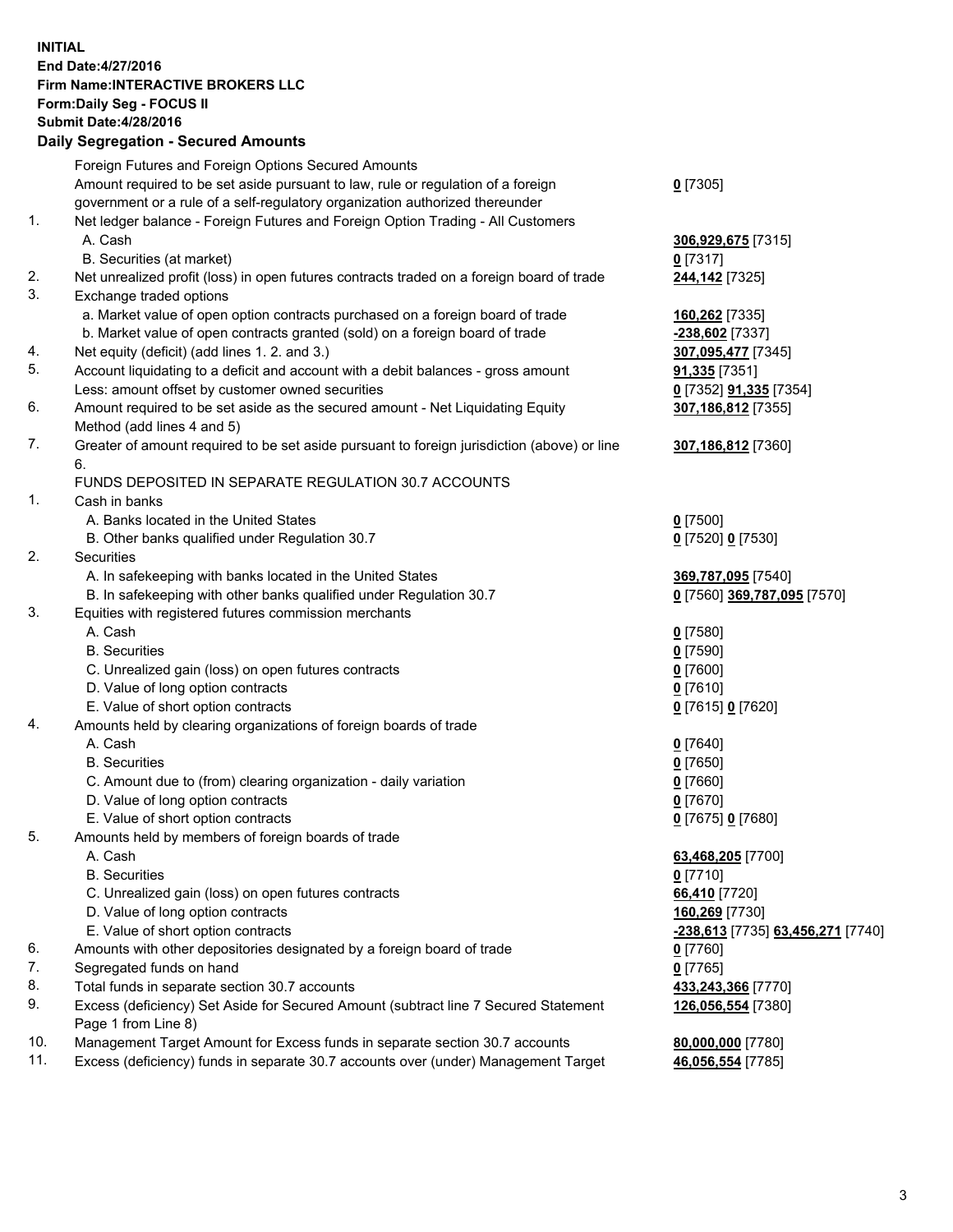**INITIAL End Date:4/27/2016 Firm Name:INTERACTIVE BROKERS LLC Form:Daily Seg - FOCUS II Submit Date:4/28/2016 Daily Segregation - Segregation Statement** SEGREGATION REQUIREMENTS(Section 4d(2) of the CEAct) 1. Net ledger balance A. Cash **2,760,661,886** [7010] B. Securities (at market) **0** [7020] 2. Net unrealized profit (loss) in open futures contracts traded on a contract market **-65,284,106** [7030] 3. Exchange traded options A. Add market value of open option contracts purchased on a contract market **112,731,627** [7032] B. Deduct market value of open option contracts granted (sold) on a contract market **-190,701,843** [7033] 4. Net equity (deficit) (add lines 1, 2 and 3) **2,617,407,564** [7040] 5. Accounts liquidating to a deficit and accounts with debit balances - gross amount **79,576** [7045] Less: amount offset by customer securities **0** [7047] **79,576** [7050] 6. Amount required to be segregated (add lines 4 and 5) **2,617,487,140** [7060] FUNDS IN SEGREGATED ACCOUNTS 7. Deposited in segregated funds bank accounts A. Cash **185,480,460** [7070] B. Securities representing investments of customers' funds (at market) **1,617,393,703** [7080] C. Securities held for particular customers or option customers in lieu of cash (at market) **0** [7090] 8. Margins on deposit with derivatives clearing organizations of contract markets A. Cash **114,294,782** [7100] B. Securities representing investments of customers' funds (at market) **980,950,002** [7110] C. Securities held for particular customers or option customers in lieu of cash (at market) **0** [7120] 9. Net settlement from (to) derivatives clearing organizations of contract markets **-2,115,150** [7130] 10. Exchange traded options A. Value of open long option contracts **112,709,306** [7132] B. Value of open short option contracts **-190,679,546** [7133] 11. Net equities with other FCMs A. Net liquidating equity **0** [7140] B. Securities representing investments of customers' funds (at market) **0** [7160] C. Securities held for particular customers or option customers in lieu of cash (at market) **0** [7170] 12. Segregated funds on hand **0** [7150] 13. Total amount in segregation (add lines 7 through 12) **2,818,033,557** [7180] 14. Excess (deficiency) funds in segregation (subtract line 6 from line 13) **200,546,417** [7190] 15. Management Target Amount for Excess funds in segregation **155,000,000** [7194] 16. Excess (deficiency) funds in segregation over (under) Management Target Amount **45,546,417** [7198]

Excess